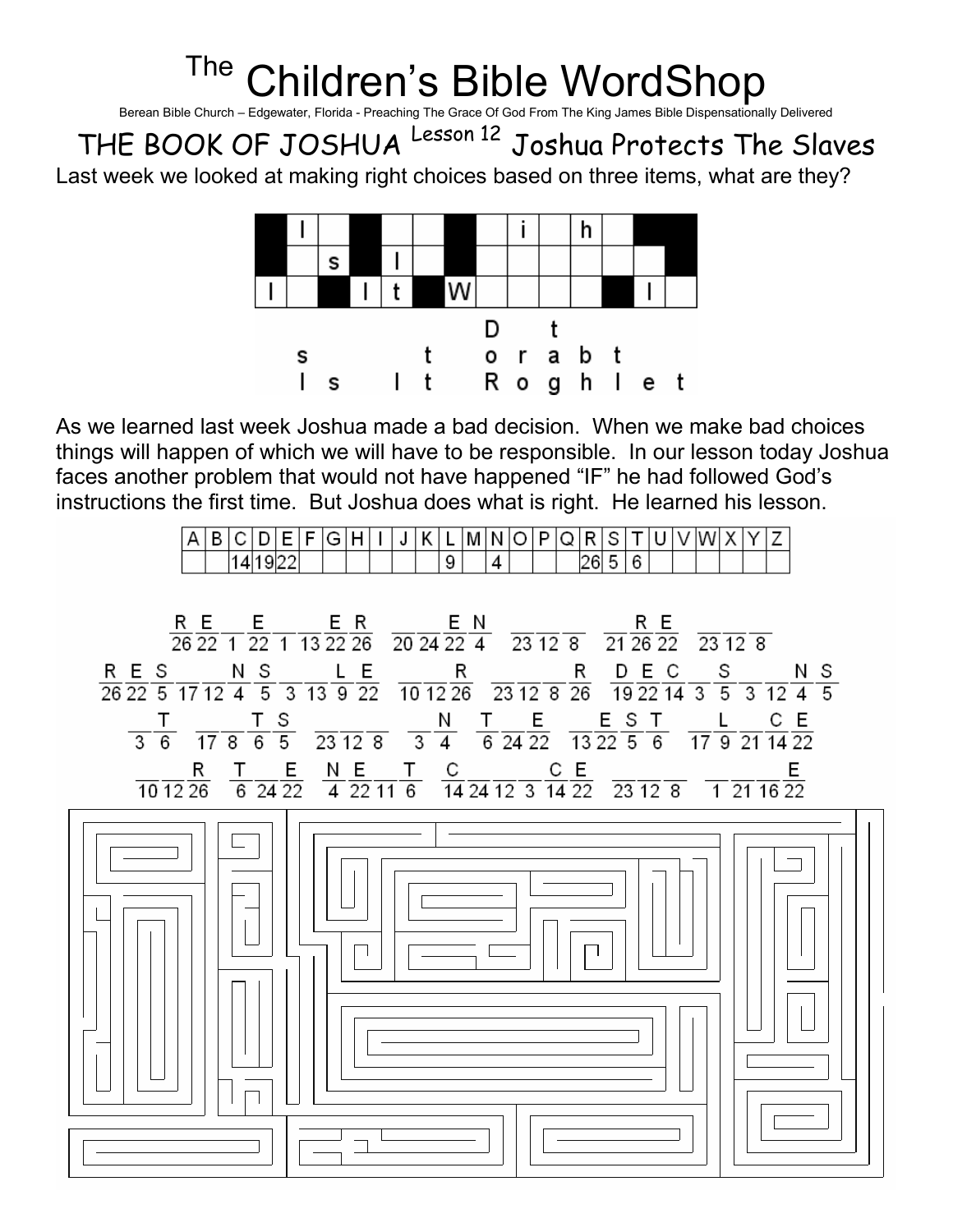Joshua Protects The Slaves Against The Five Kings Of The Amorites

P1 Being responsible for our mistakes makes us grow strong character.

P2 Let's see what happens with Joshua today.

P3 Josh 10:1 Now it came to pass, when Adonizedek Add On I Z Deck king of Jerusalem had heard how Joshua had taken Ai, and had utterly destroyed it; as he had done to Jericho and her king, so he had done to Ai and her king; and how the inhabitants of Gibeon had made peace with Israel, and were among them; 2 That they feared greatly, because Gibeon was a great city, as one of the royal cities, and because it was greater than Ai, and all the men thereof were mighty.

P4 This is before Jerusalem was the capitol city of Israel.

P5 10:3 Wherefore Adonizedek king of Jerusalem sent unto Hoham king of Hebron, and unto Piram king of Jarmuth, and unto Japhia king of Lachish, and unto Debir king of Eglon, saying, 4 Come up unto me, and help me, that we may smite kill Gibeon: for it hath made peace with Joshua and with the children of Israel.



P6 Josh 10:5 Therefore the five kings of the Amorites, the king of Jerusalem, the



The 5 Kings Go Against Gibeon!

king of Hebron, the king of Jarmuth, the king of Lachish, the king of Eglon, gathered themselves together, and went up, they and all their hosts, and encamped before Gibeon, and made war against it.

P7 Josh 10:6 And the men of Gibeon sent unto Joshua to the camp to Gilgal, saying, Slack not thy hand from thy servants; come up to us quickly, and save us, and help us: for all the kings of the Amorites that dwell in the mountains are gathered together against us.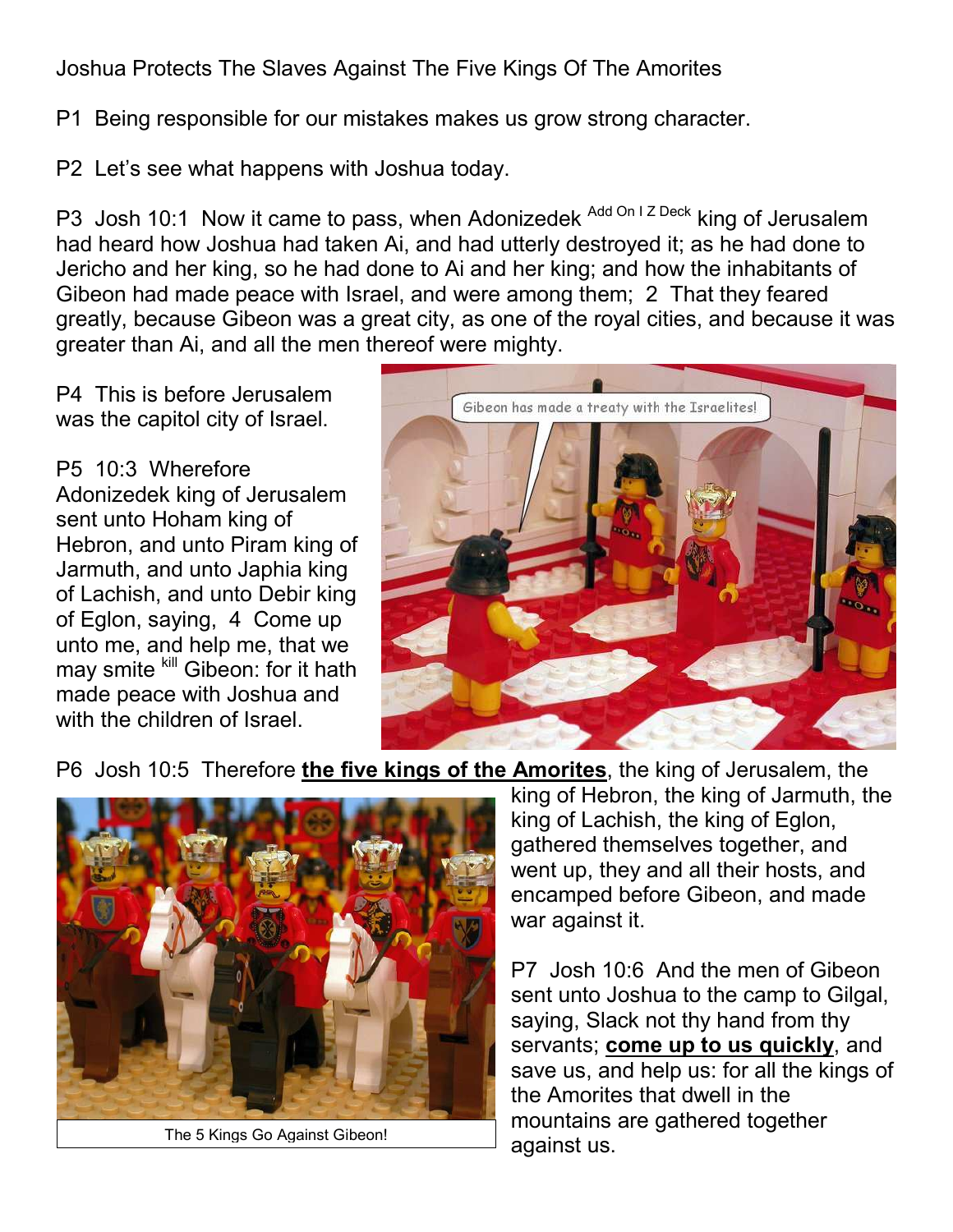P8 Josh 10:7 So Joshua ascended from Gilgal, he, and all the people of war with him, and all the mighty men of valour.

P9 Josh 10:8 And the LORD said unto Joshua, Fear them not: for I have delivered them into thine hand; there shall not a man of them stand before thee.



Do not abandon your servants! Come quickly and save us! All the Amorite kings from the hill country have joined forces against us.



P10 Josh 10:9 Joshua therefore came unto them suddenly, and went up from Gilgal all night.

P11 So God was once again fighting for the nation of Israel.

P12 This is because Joshua put God first again in all of his choices and

decisions.

P13 Remember God never moves away from us. He is always ready to give us the answers from his word. The problem is that we move away from Him.

P14 When we do not pay attention to God and his word he cannot help us with the right choices and decisions of life.



P15 Josh 10:10 And the LORD discomfited them before Israel, and slew them with a great slaughter at Gibeon, and chased them along the way that goeth up to Bethhoron, and smote them to Azekah, and unto Makkedah.

P16 Bethhoron, Azekah & Makkedah are cities.

P17 Now that God is fighting Israel again some really wonderful and strange things begin to happen.

P18 Remember it is one army (Israel) against five armies.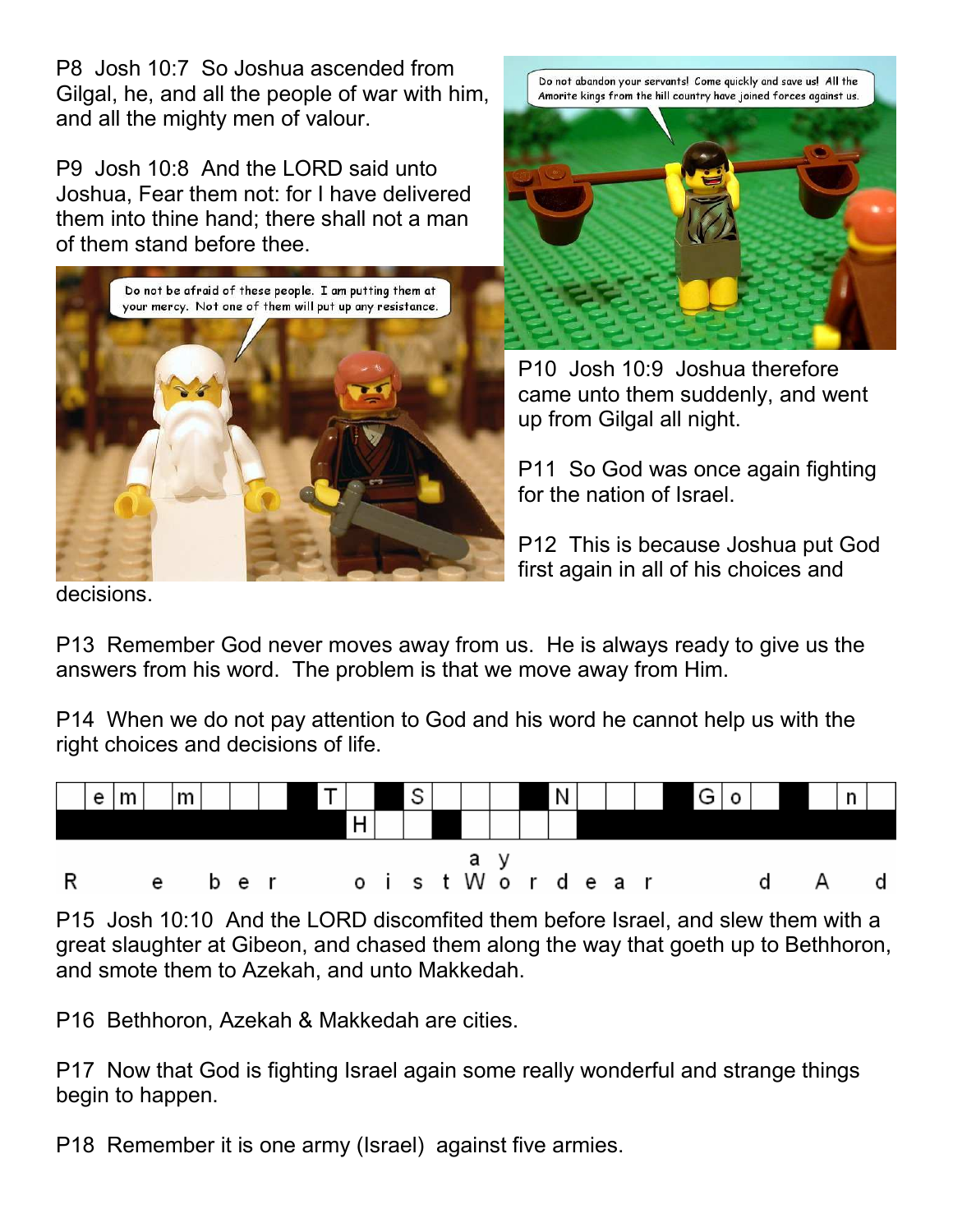P19 So God breaks the laws of physics two times in order the help Israel.

P20 Isn't it good when you have God on your side?

P21 Paul says it like this: Rom 8:31 What shall we then say to these things? If God be for us, who can be against us?

P22 Rom 8:32 He that spared not his own Son, but delivered him up for us all, how shall he not with him also freely give us all things?

P23 The first thing God does is found in this next verse. The other one we will talk about next time because it is one of the most FAMOUS true stories in the bible that most unbelieving scientist say cannot happen!

P24 Josh 10:11 And it came to pass, as they fled from before Israel, and were in the going down to Bethhoron, that the LORD cast down great stones from heaven upon them unto Azekah, and they died: they were more which died with hailstones than they whom the children of Israel slew with the sword.

P25 God is always on HIS side. It is best when we are on His side. The Amorites were not on God's side.



the LORD cast down great stones from heaven



More were killed by the hailstones than were killed by the children of Israel

P26 We will finish this battle next week as we see God break the laws of physics to show his great power!!

More Next Week...  $\odot$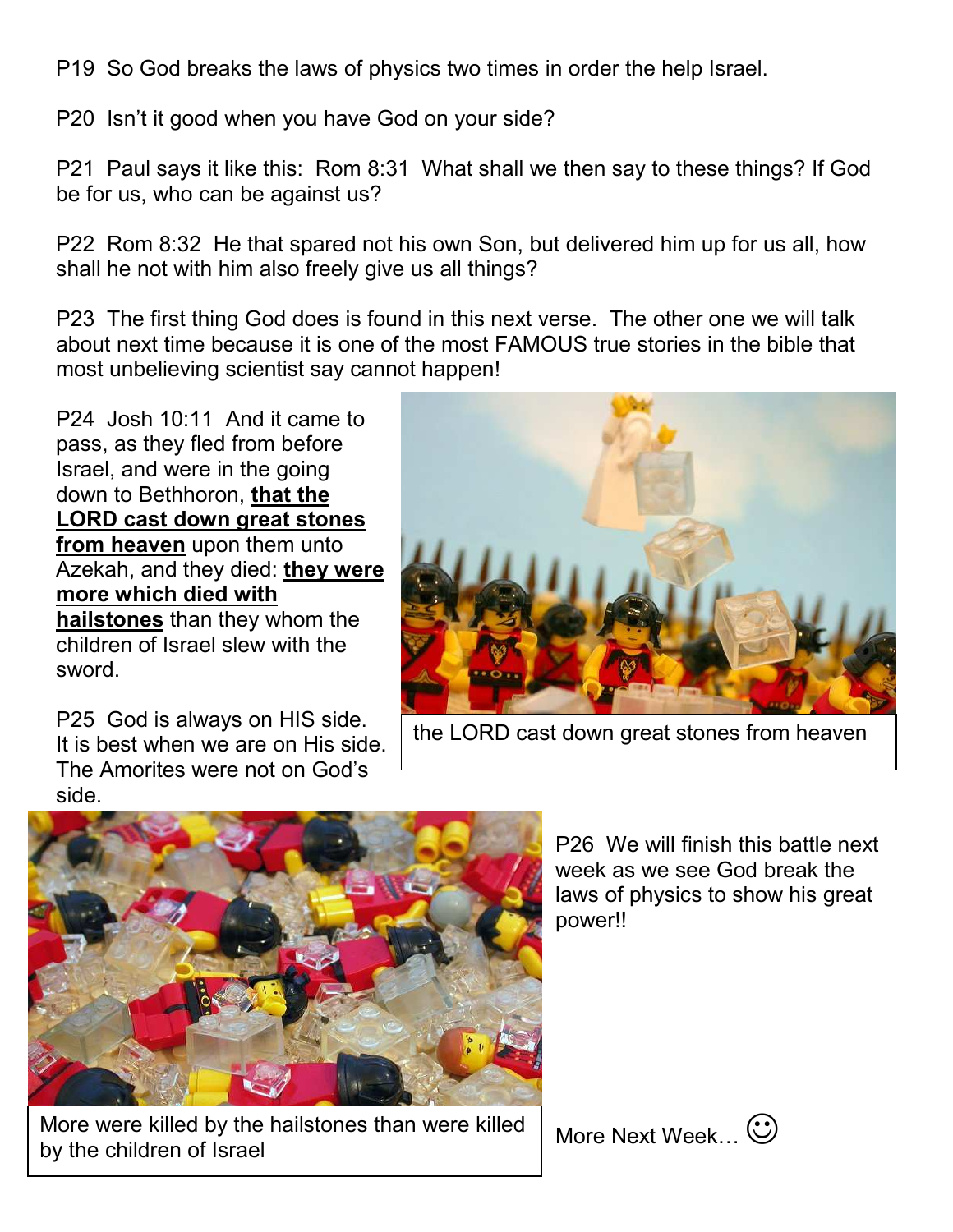**Hidden Phrase Word Search** 

NSTRUCTIONSJGE  $\mathbf{I}$ Adonizedek Ai  $\mathbf{J}$ M R  $\mathbf{A}$ R. E P F Н Τ U M  $\mathbf{A}$ choices **Debir** S E N C D D F R B B  $\mathbf l$  $\mathbf{I}$  $\cap$ decision S  $\mathsf{H}$ E Μ F R  $\mathsf{U}$ Д O Н  $\mathbf{I}$  $\bigcirc$ C. Eglon Gibeon S B R P Н N  $\mathsf{A}$  $\mathbf{A}$ B. S F  $\Omega$ M ( ) **Hebron** instructions  $\mathbf{J}$ Д Д R F С  $\mathbf{I}$ M  $\mathbf{A}$ N N **Israel** S Japhia B. R F S F F P R  $\mathsf I$ 7  $\mathbf{I}$  $\left( \begin{array}{c} \end{array} \right)$ ( ) **Jarmuth** B N S F R F  $\mathbf{I}$ Д B N P F  $\left( \right)$  $\mathsf{l}$ Jericho Jerusalem P M S D G F N E ן ו וו  $\left( \begin{array}{c} \end{array} \right)$ Joshua Lachish  $\mathsf{A}$ J R B. B F F S R К  $\cap$ C  $\mathbf{I}$ Y Piram J  $\mathsf{H}$ problem  $\mathbf{A}$  $\cup$ S  $\mathsf{l}$ К R R  $\mathsf{H}$ F  $\cap$ Γ ( ) responsible  $\overline{\mathcal{A}}$ R. F Р Ζ F G 7 R M G Y R  $\vee$ D F B  $\bigcirc$ N Е  $\mathbf{I}$ X M  $\mathbf{J}$ А Y. Z. J N K C S  $\bigcirc$ K Р E E U G C  $\bigcap$ ESV C  $\mathsf{F}$ DС  $H$  $\bigcirc$ N ال  $\bigcirc$  $\mathbf{I}$ C

Write Hidden Phrase Here